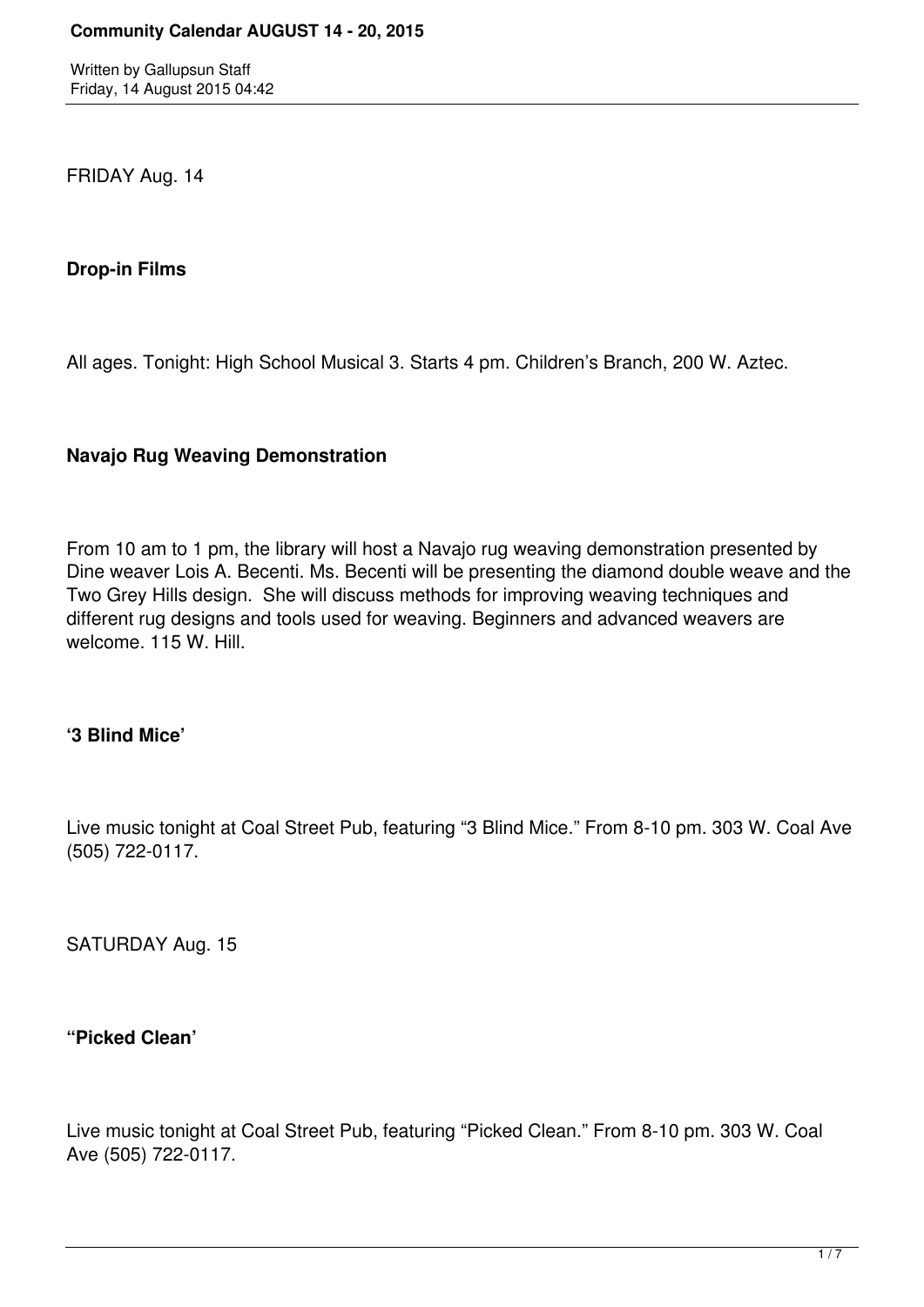# **Saturday Stories**

Start your Saturday mornings off right with an interactive story time for children of all ages and their families. Each week will feature songs as well as books, at least one puppet story, and include a short craft or activity at the end. Starts 10:30 am, Children's Branch, 200 W. Aztec. Today's story: Colors

MONDAY Aug. 17

# **Free Computer Class**

The Octavia Fellin Public Library is offering free computer training at the Main Branch, 115 W. Hill. Space is limited and registration is required. To register, call (505) 863-1291 or email: libtrain@gallumnm.gov or visit the front desk of the library. Today's class: Basic Computer Skills, 5:30 pm – 7:30 pm

TUESDAY Aug. 18

# **County Commission Meeting**

McKinley County Board of Commissioners will hold a regular meeting on at 9 am among other items the Commission will consider an Ordinance Terminating a Local Economic Development project. Prior to the regular meeting the Commission will hold a Work Session beginning at 8 am to discuss the items placed on the ICIP. The meeting(s) will be held in the Commissioner Chambers, Third Floor of the McKinley County Courthouse, 207 West Hill, Gallup, New Mexico. A copy of the agenda will be available 72 hours prior to the meeting in the Manager's Office and the County Clerk's Office. Auxiliary aides for the disabled are available upon request; please contact Michelle Esquibel at (505) 722-3868 at least 48 hours in advance of the meeting to make any necessary arrangements.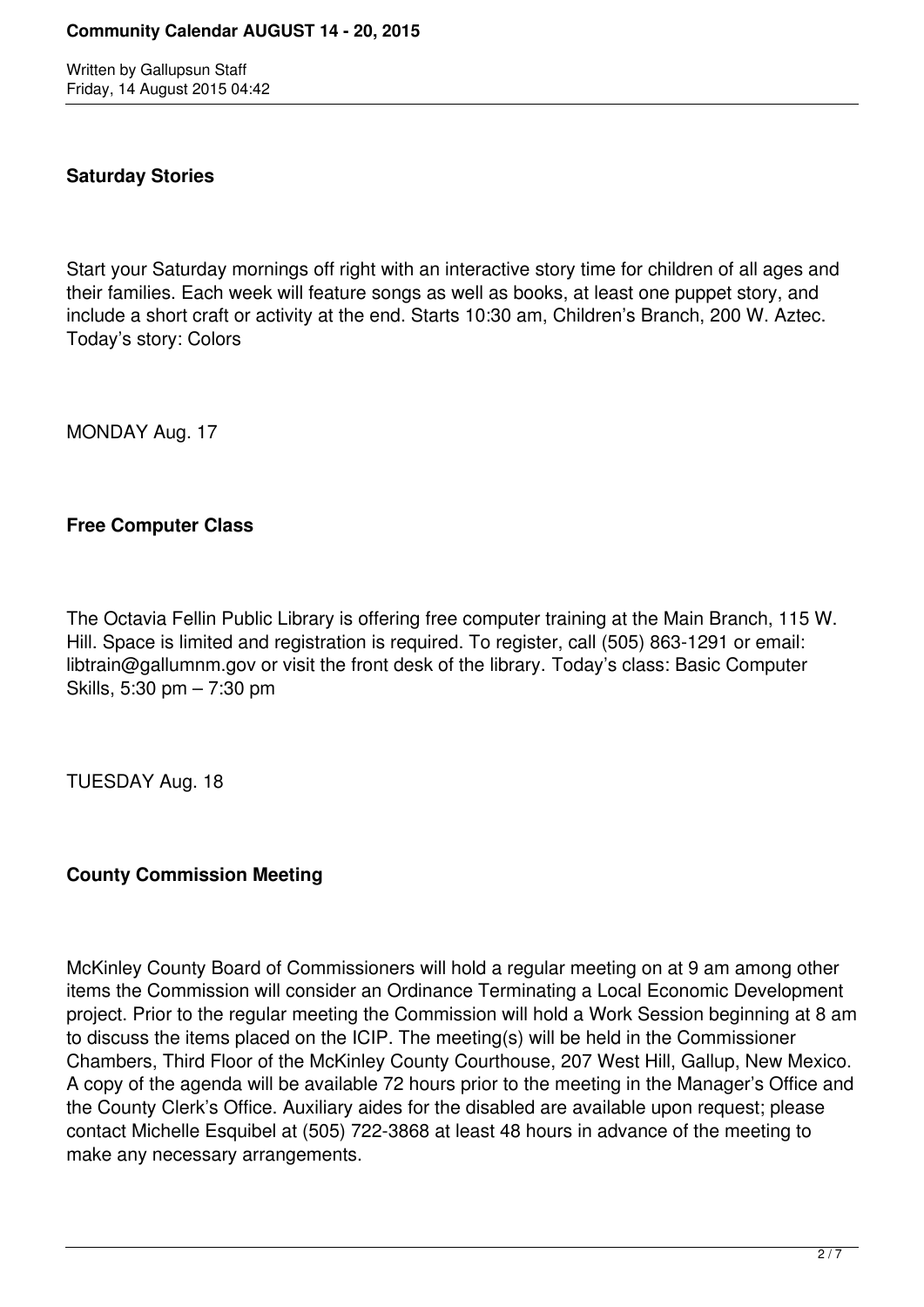# **Free Computer Class**

The Octavia Fellin Public Library is offering free computer training at the Main Branch, 115 W. Hill. Space is limited and registration is required. To register, call (505) 863-1291 or email: libtrain@gallumnm.gov or visit the front desk of the library. Today's class: Microsoft Word 2010: An Intermediate Course, 2 - 4 pm.

WEDNESDAY Aug. 19

# **Library Movie Night**

August Film Series – "Dog Days of Summer Films." Wednesday nights at 5:30pm – popcorn provided. Featuring this week: "Draft Day" Octavia Fellin Public Library, 115 W. Hill.

# **Maker's Club**

**Ages 7 and up:** A club for kids interested in science, math, building, and inventing. Each week will feature a different challenge, project, or experiment. Starts 4 pm. Children's Branch, 200 W. Aztec. **Today's project:** Marshmallow Sculptures.

#### **Open-Mic-Night**

Come hear some live, local talent tonight at Coal Street Pub. From 8-10 pm. 303 W. Coal Ave (505) 722-0117.

THURSDAY Aug. 20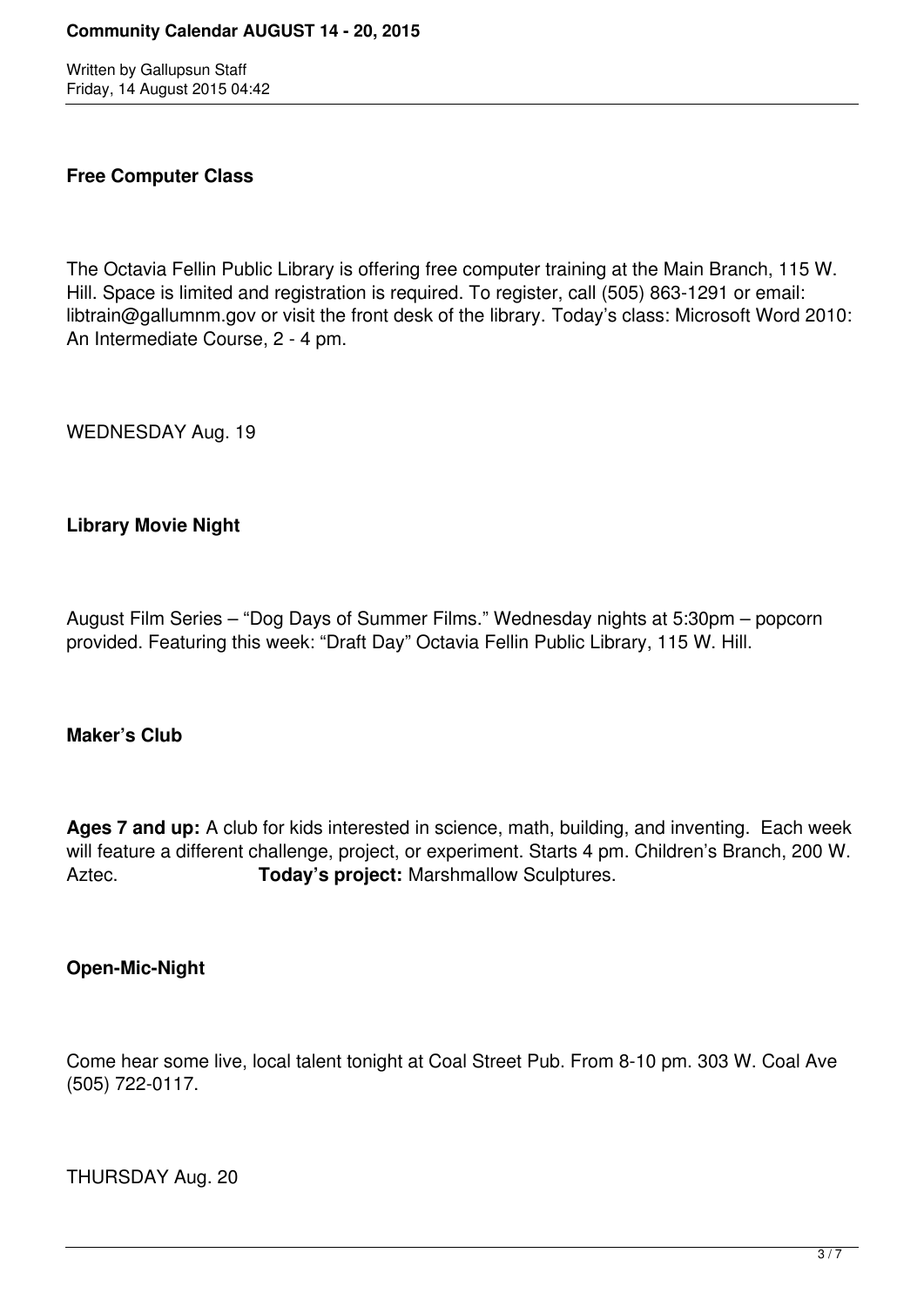# **Crafty Kids**

**All Ages:** Fun crafts for the whole family. **Today's craft:** Plastic Bottle Cap Tic Tac Toe. Starts at 4 pm. Children's Branch, 200 W. Aztec.

# **Free Computer Class**

The Octavia Fellin Public Library is offering free computer training at the Main Branch, 115 W. Hill. Space is limited and registration is required. To register, call (505) 863-1291 or email: libtrain@gallumnm.gov or visit the front desk of the library. Today's class: Intermediate Microsoft PowerPoint 2010, 2 - 4 pm

#### **Teen Cafe**

**Ages 11 to 14:** A place for middle schoolers to hang out and make crafts, design, build, experiment, watch movies, or play video games. Starts 4 pm. Today's event: Play [Kinect Games]. Children's Branch, 200 W. Aztec.

SAVE THE DATE

# **Revitalizing Downtown**

Community-style workshops will be held at the El Morro Events Center on Friday, August 21 from 5 - 7 pm, and again on Saturday, August 22 from 10 am - 3 pm. There will be food and live music provided by our sponsors: the City of Gallup, Gallup MainStreet/Arts and Cultural District, and Gallup Business Improvement District. For more information, please contact C.B. Strain, Gallup Planning Director (505) 863-1244 ext 11244 or Charlie Deans, Facilitator with Community by Design (505) 471- 4218 or charlie@communitybydesign.biz.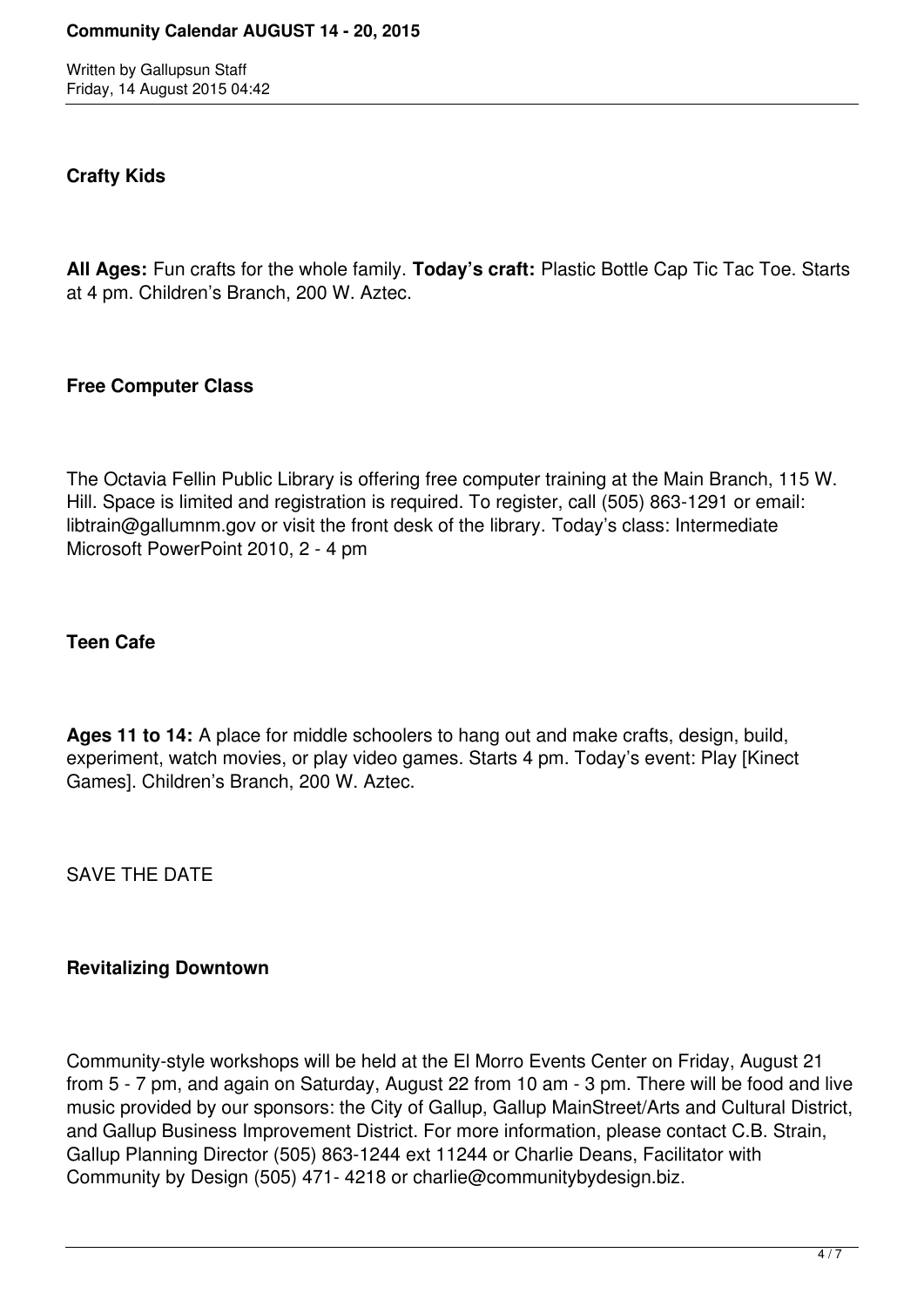**ONGOING** 

# **Ceremonial Photograph Exhibit**

From Aug. 1 - 29, the Octavia Fellin Public Library will display vintage Gallup Ceremonial Photographs. The photographs were taken in the early decades of the Ceremonial before the move to Red Rock State Park and feature the downtown parade, the old Ceremonial grounds, and many dancers. The photographs will be on display throughout the library, 115 W. Hill. For more information please contact the Library at (505) 863-1291 or libsuper@gallupnm.gov.

# **Community Pantry**

The Hope Garden is offering organic produce for sale from 10 am -12 pm Tuesday - Friday. We are located at 1130 E. Hasler Valley Rd. All funds go to helping feed local folks. For personal attention call (505) 726-8068 or when visiting ask for Kenworth Jones.

# **First Indian Baptist Church**

Monday Night Back to Basics Bible Class, Red Hills Trailer Park recreation center 7 pm; Tuesday Family Bible Study FIBC 501 S. 3rd St., 6 pm; Sunday Worship and Prayer at FIBC 501 S. 3rd, 10:30 am. Contact: Pastor Robert Fontenot (505) 906-2808 / fibcgallup@gmail.com / www.fibcgallup.weebly.com

# **Gallup Solar Meetings**

Interested in learning more about solar energy? Come to a Gallup Solar meeting, held the first three Wednesdays of the month from 6-8 pm, East Logan Ave. Email: gallupsolar@gmail.com or call (505) 726-2497.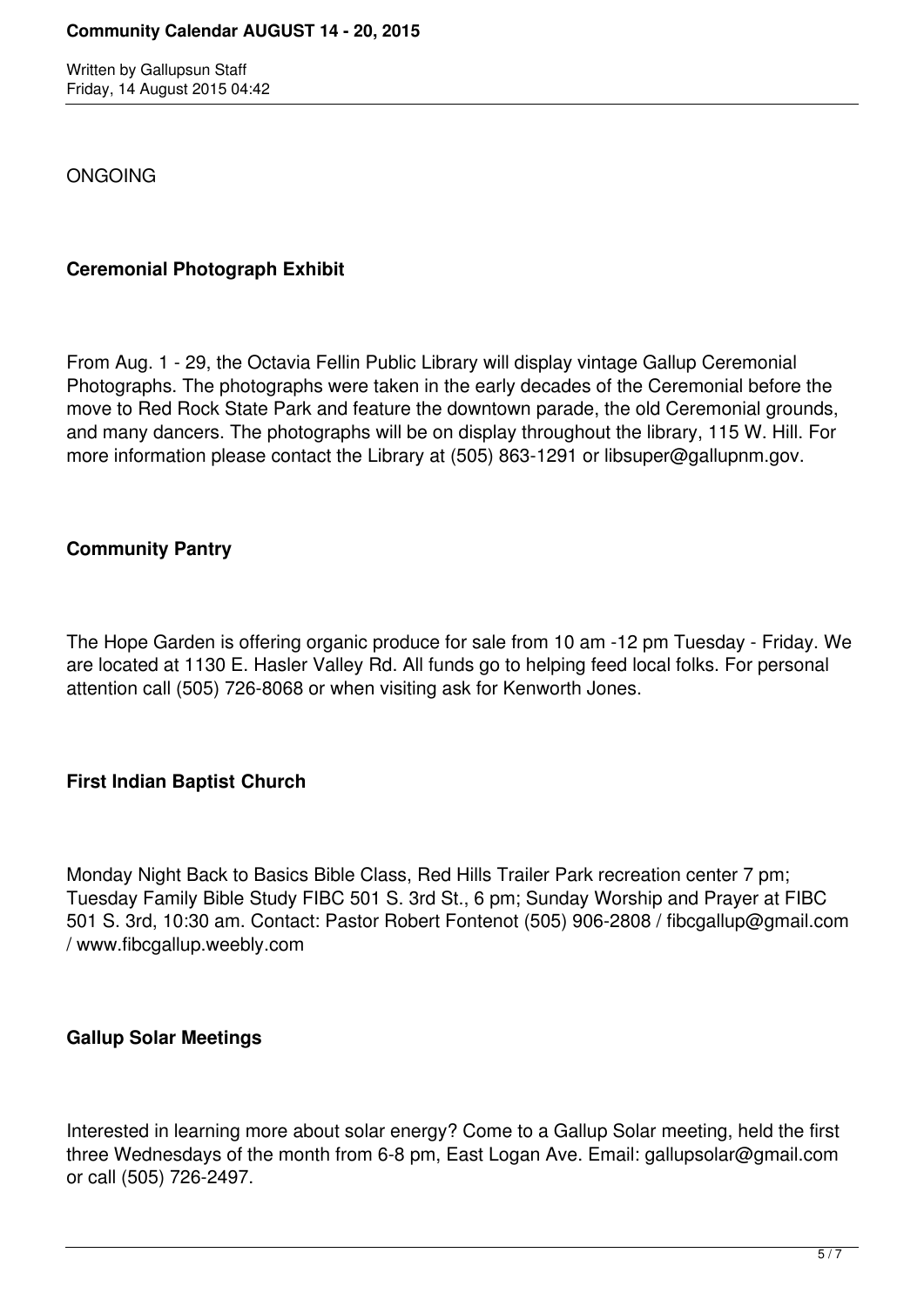# **Habitat for Humanity**

Habitat for Humanity Yard Sale fund raisers are open 9 am to noon every Saturday on Warehouse Lane off of Allison Road. If you have household items to donate or wish to volunteer, call Bill Bright at (505) 722-4226.

#### **Space Adventure Exhibit**

From Aug. 1 - 22, the Library, partnered with ATD Fourth World, will host a Space Adventure Exhibit in the Main Library Meeting Room. The exhibit was built with the help of the Chief Manuelito Middle School gifted class students and their teachers. "Space Adventure" explores what it's like to travel and live in space as well as what the solar system is. This includes touchscreen videos, digital displays, interactive displays, plaster reproductions of the planets in our solar system, and much more. For more information, please contact the Library at (505) 863-1291 or visit our website at www.galluplibrary.org.

# **Community Pantry**

The Hope Garden is offering organic produce for sale from 10 am -12 pm Tuesday - Friday. We are located at 1130 E. Hasler Valley Rd. All funds go to helping feed local folks. For personal attention call (505) 726-8068 or when visiting ask for Kenworth Jones.

#### **Gallup Solar Meetings**

Interested in learning more about solar energy? Come to a Gallup Solar meeting, held the first three Wednesdays of the month from 6-8 pm, East Logan Ave. Email: gallupsolar@gmail.com or call (505) 726-2497.